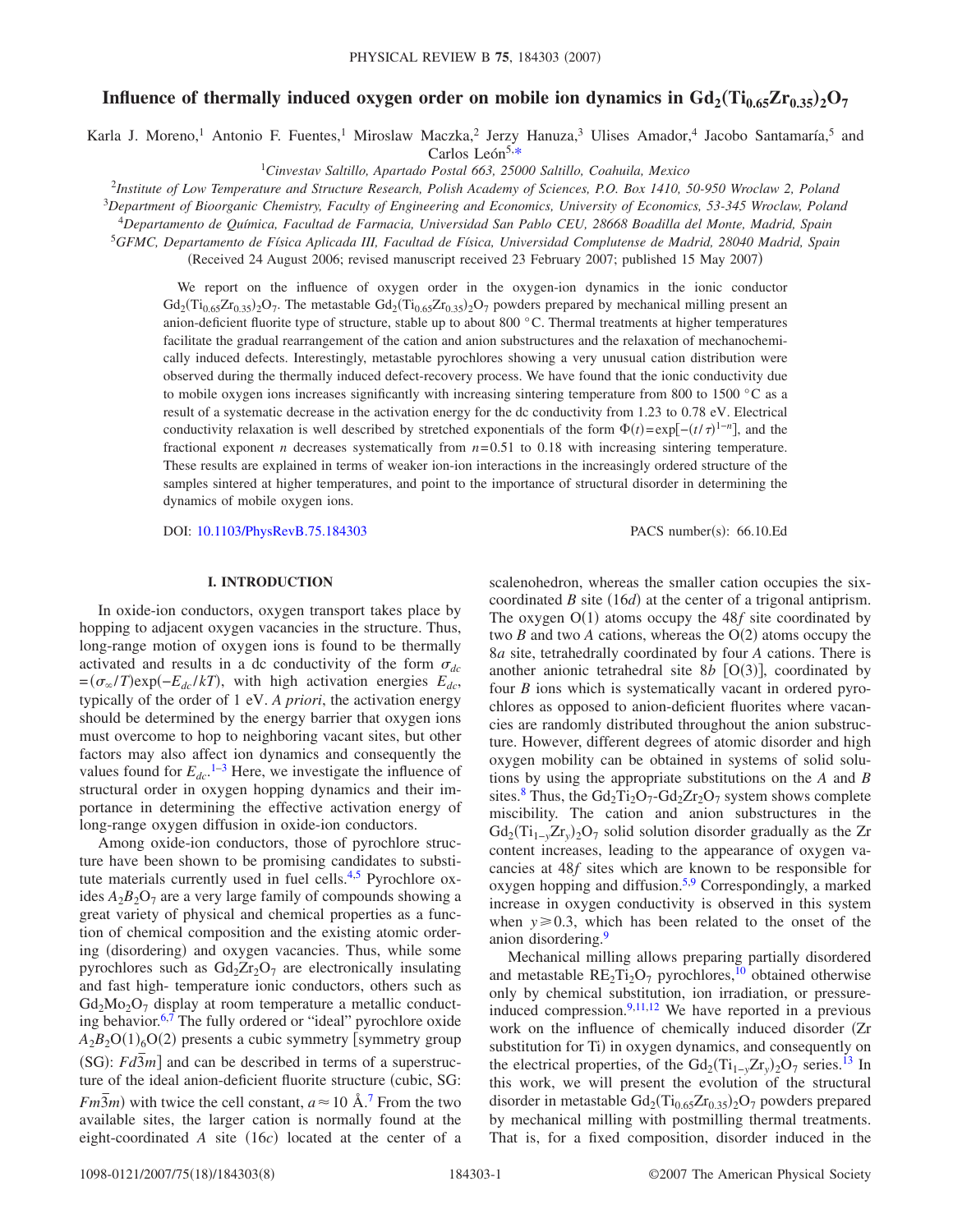preparation process is systematically relieved by annealing and the electrical properties analyzed as a function of the structure and/or microstructure. The composition  $Gd_2(Ti_{0.65}Zr_{0.35})_2O_7$  was selected for the study because it lies close to the boundary between the fully ordered ideal and the "defect" pyrochlore stability fields found in the Gd<sub>2</sub>(Ti<sub>1−y</sub>Zr<sub>y</sub>)<sub>2</sub>O<sub>7</sub> solid solution for equilibrium phases.<sup>9</sup> These facts make this composition an ideal system for investigating the possible influence of structural disorder on the oxygen hopping dynamics and thus on the long-range ionic transport. We investigate this issue by impedance spectroscopy, an appropriate technique to probe ion hopping dynamics, since the dispersive ac conductivity data allow obtaining information on the oxygen dynamics.<sup>13</sup>

## **II. EXPERIMENT**

The  $Gd_2(Ti_{0.65}Zr_{0.35})_2O_7$  powders were prepared as described elsewhere, $14$  by dry milling a stoichiometric mixture of the constituent oxides (high-purity monoclinic  $ZrO<sub>2</sub>$ , anatase-TiO<sub>2</sub>, and C-Gd<sub>2</sub>O<sub>3</sub>), in a planetary ball mill using zirconia vials and balls. Portions of these powder samples were subjected to postmilling thermal treatments at four selected temperatures (800, 1000, 1200, and 1500 °C; soaking time of 12 h; heating and cooling rate of  $2^{\circ}$ C/min) and analyzed as described below. The structural and microstructural features of the as-prepared materials were obtained from precise diffraction data obtained on a Bruker D8 highresolution x-ray powder diffractometer equipped with a position-sensitive detector (PSD) MBraun PSD-50M, using monochromatic Cu  $K\alpha_1$  radiation ( $\lambda = 1.5406$  Å) obtained with a germanium primary monochromator. The measured angular range, the step size, and counting times were selected to ensure enough resolution (the step size should be at least 1/10 of the full widths at half maximum) and statistics. The instrumental contribution to line broadening was evaluated using NIST  $LaB_6$  standard reference material (SRM 660a;  $\mu$ =1138 cm<sup>-1</sup>, linear absorption coefficient for Cu  $K\alpha_1$  radiation). The structural refinements were carried out by the Rietveld method using the FULLPROF program<sup>15</sup> and taking into account, simultaneously, the effects of the sample microstructure on the diffraction patterns according to a phenomenological approach described in detail elsewhere.<sup>10[,16](#page-7-7)</sup>

Electrical conductivity relaxation measurements were carried out by impedance spectroscopy, with a Solartron 1260 frequency response analyzer, on cylindrical pellets 10 mm diameter and  $\sim$  1 mm thickness) sintered at 800, 1000, 1200, and 1500 °C. Electrodes were made by coating opposite faces of the pellets with SPI-Chem™ conductive Pt paint and firing them at 800 $\degree$ C to eliminate organic components and harden the Pt residue. Data were recorded for each sample from 250 to 600  $^{\circ}$ C over the 100 Hz–1 MHz frequency range. All measurements were made under  $N_2$  gas flow to ensure an inert atmosphere. Measurements were also done under air flow and no difference was observed.

Raman spectra were recorded with a Bruker FT-Raman RFS 100/S spectrometer. Excitation was performed with a  $Nd^{3+}$ -doped yttrium aluminum garnet laser and the spectral resolution was 2 cm−1. Differential thermal analysis was performed in air in a Perkin-Elmer TAC/DX analyzer using a typical sample size of 10 mg and a heating rate of  $10 °C/min$ .

#### **III. RESULTS AND DISCUSSION**

#### **A. Structural characterization**

#### *1. XRD*

Figure [1](#page-2-0) shows the x-ray-diffraction (XRD) patterns of the  $Gd_2(Ti_{0.65}Zr_{0.35})_2O_7$  samples obtained by ball milling and subjected to a 12 h thermal treatment at 800, 1000, and 1200 °C. Results obtained from the structural refinements are collected in Table [I](#page-3-0) together with their microstructural features obtained from the corresponding Langford plots.<sup>17[,18](#page-7-9)</sup> As the pyrochlore structure can be considered as a superstructure of an anion-deficient fluorite like atomic arrangement, its diffraction pattern contains a set of strong peaks characteristic of the fluorite-type substructure plus an additional set of superstructure reflections. The intensities of the latter depend on factors such as the degree of ordering, difference in the average scattering factors of the elements involved, distribution of oxygen vacancies, etc.<sup>8</sup> Since no superstructure peaks due to the pyrochlore long-range atomic ordering are evident in Fig.  $1(a)$  $1(a)$ , we might conclude that the as-prepared  $Gd_2(Ti_{0.65}Zr_{0.35})_2O_7$  powders present an aniondeficient fluorite type of structure which remains stable, at least, up to a temperature of 800 °C. No additional phases are apparently present. As Figs.  $1(b)$  $1(b)$  and  $1(c)$  show, powders treated at higher temperatures present XRD patterns containing all the characteristic reflections of pyrochlore-like materials [note the (331) peak in the inset of both figures]. As the structure factors  $(F_{hkl})$  of the superstructure peaks depend on the difference of scattering power between the 16*c* and the 16*d* sites and those of peaks with *h*, *k*, and *l* even depend on the addition of the scattering power in both positions (constant along the whole series as the composition is), the relative intensity of the superstructure peaks is a direct evidence of the cation distribution in the structure. Therefore, judging from the relative intensity of their superstructure peaks, samples fired at 1000 and 1200  $\degree$ C show different cation distributions. As mentioned before and based merely on metal ion size, one would expect the 16*c* site in pyrochlores to be fully occupied by the larger  $Gd^{3+}$  ions, whereas the smaller  $Ti^{4+}$  and  $Zr^{4+}$  ions would share the hexacoordinated position  $(16d)$   $[(r(Ti^{4+})=0.61 \text{ Å}), r(Zr^{4+})=0.72 \text{ Å}, \text{ and}$  $r(\text{Gd}^{3+}) = 0.94 \text{ Å}$ , all in octahedral coordination].<sup>[19](#page-7-10)</sup> Therefore, as a starting model for our refinements, we assumed all the Gd ions to be constrained into the 16*c* site and correspondingly, the existing Ti and Zr ions sharing the 16*d* position, but it became evident during the process that much more scattering power should be located in the 16*d* site which could only be accomplished by allowing Gd ions to move into the latter and consequently, removing either Ti or Zr. From crystallochemical considerations, the obvious choice was Zr and we refined the occupation of both sites allowing Zr to move to the 16*c* site and Gd to occupy the 16*d* position. The final refined distribution presented in Table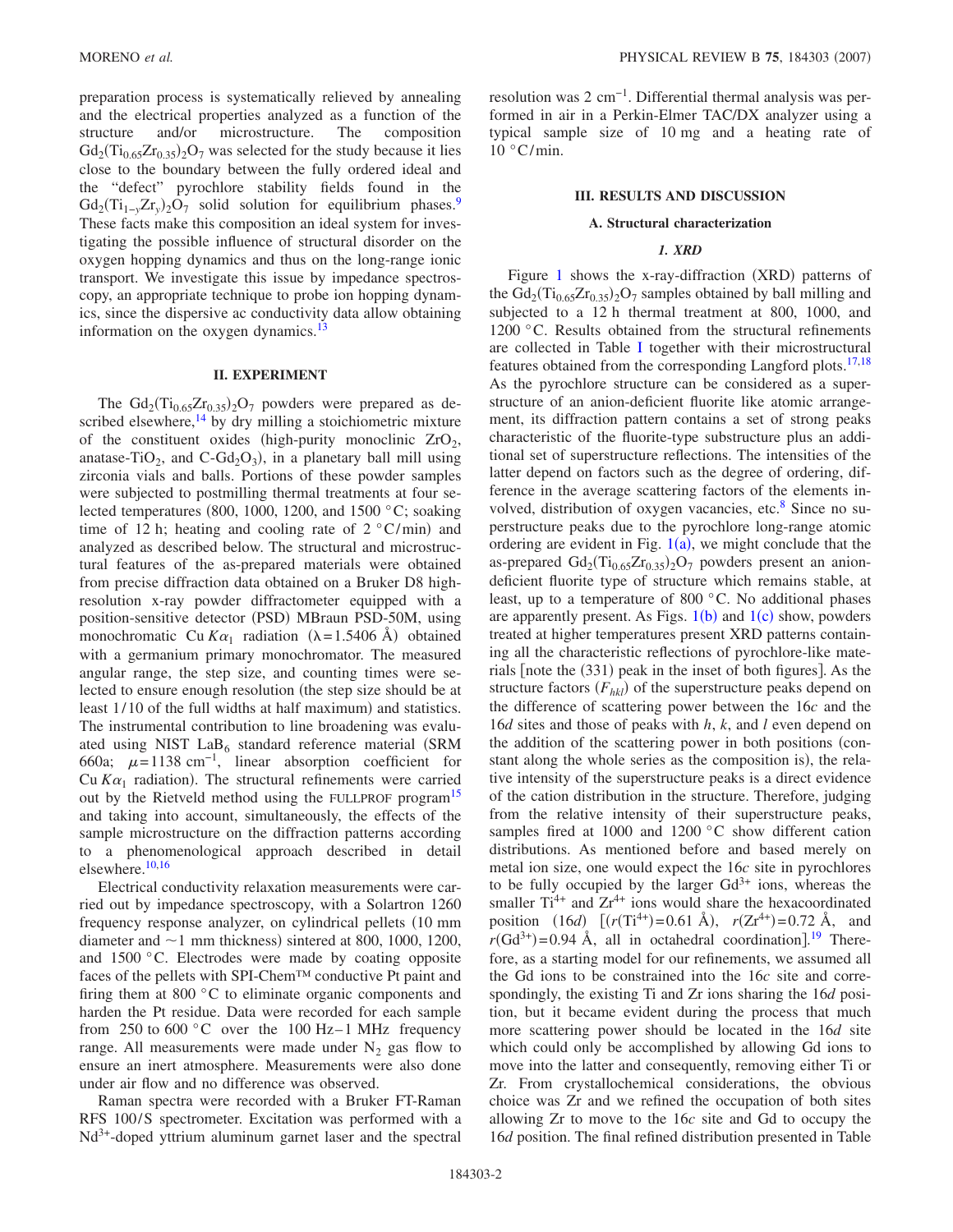<span id="page-2-0"></span>

FIG. 1. Experimental (points), calculated (solid line), and difference (bottom) x-ray-diffraction patterns for as-prepared  $Gd_2(Ti_{0.65}Zr_{0.35})_2O_7$  powder sample fired at (a) 800, (b) 1000, and (c)  $1200$  °C. In the inset of (b) and (c), a zone of the pattern is magnified to show the relative intensity of the (331) pyrochlore superstructure peak.

[I](#page-3-0) shows an important fraction of Gd ions to be located at the hexacoordinated 16*d* site, even after firing the powder samples at very high temperatures (above  $10\%$  at  $1500 °C$ ) and driving as a consequence a significant fraction of  $Zr^{4+}$ ions to the 16*c* sites (above 30% at 1500  $^{\circ}$ C). Therefore,

although the structural refinement suggests a progressive ordering as the temperature of the postmilling thermal treatment increases, even the sample fired at 1500 °C presents a partially disordered cation sublattice as a result of the chemically (Zr substitution) and mechanically induced disordering. Regarding the microstructural features of these samples, data collected in Table [I](#page-3-0) show that mechanochemically induced defects are difficult to relax and temperatures higher than 1200 °C are needed for the strain to decrease significantly, remaining essentially the same for the just-milled sample and for those fired at temperatures of up to  $1000 \degree C$ . On the contrary, the domain size varies gradually with the firing temperature (almost like an exponential growth as observed for many temperature-activated processes). As x-raydiffraction techniques are not adequate to study structural features related to light atoms such as oxygen, the oxygen array in our structural refinements is assumed to be ordered as in the ideal pyrochlore structure, whereas in fluorite, 1/8 of the oxygen positions are empty at random.

#### *2. Raman spectroscopy*

We have performed Raman spectroscopy measurements for the study of oxygen disorder, as described previously on pyrochlores and fluorites.<sup>10,[20](#page-7-11)[,21](#page-7-12)</sup> Raman spectroscopy is especially suited for analyzing anion disorder in  $A_2B_2O(1)_6O(2)$ pyrochlore oxides since their spectra are entirely produced by the vibrations of the anion substructure, whereas the *A* and *B* cations, whose site symmetry is  $D_{3d}$ , give rise to nonactive Raman phonon modes. Vibrations of the oxygen atoms located at the 48*f* positions with  $C_{2v}$  site symmetry, O(1), contribute to five phonon modes  $(A_{1g} + E_g + 3T_{2g})$ , whereas those bonded to the  $A$  cation, the  $O(2)$ , give a single  $T_{2g}$  mode. As for fluorites, there is only one vibrational mode Raman active  $(T_{2g})$ ; with the form of the anions vibrating against the symmetry-fixed cations, it is very easy to distinguish between both structural arrangements. On the other hand, it has been shown that the increasing occupancy of the initially vacant 8*b* site in the pyrochlore structure gives rise to the development of a new and broad vibrational Raman band near  $750 \text{ cm}^{-1}$  which has been assigned to sevencoordinated Ti atoms.<sup>21</sup>

Raman spectra collected for our just-milled sample and those milled and thermally treated at 800, 1000, and 1200 °C are presented in Fig. [2.](#page-3-1) Spectra obtained for the just-milled sample and that fired at 800 $\degree$ C show the presence of very broad bands near 340 and 750 cm−1 and are similar to that presented by Hess *et al.* for pure defect fluorite-type  $Gd_2Zr_2O_7$  prepared by sintering of oxides.<sup>20</sup> However, firing above that temperature produces significant changes in the Raman spectra; i.e., new bands develop at 712, 520, and  $436 \text{ cm}^{-1}$  which undoubtedly point to the formation of a pyrochlore type of structure and are a clear indication of a phase transition on heating the as-prepared metastable  $Gd_2(Ti_{0.65}Zr_{0.35})_2O_7$  powders above 800 °C. Interestingly enough, the band near 750 cm−1 remains present even after firing the sample at  $1200\degree$ C although much weaker and narrower, suggesting the presence of residual oxygen disordering even at this temperature. As shown by XRD, it is also clear here that there are some differences between samples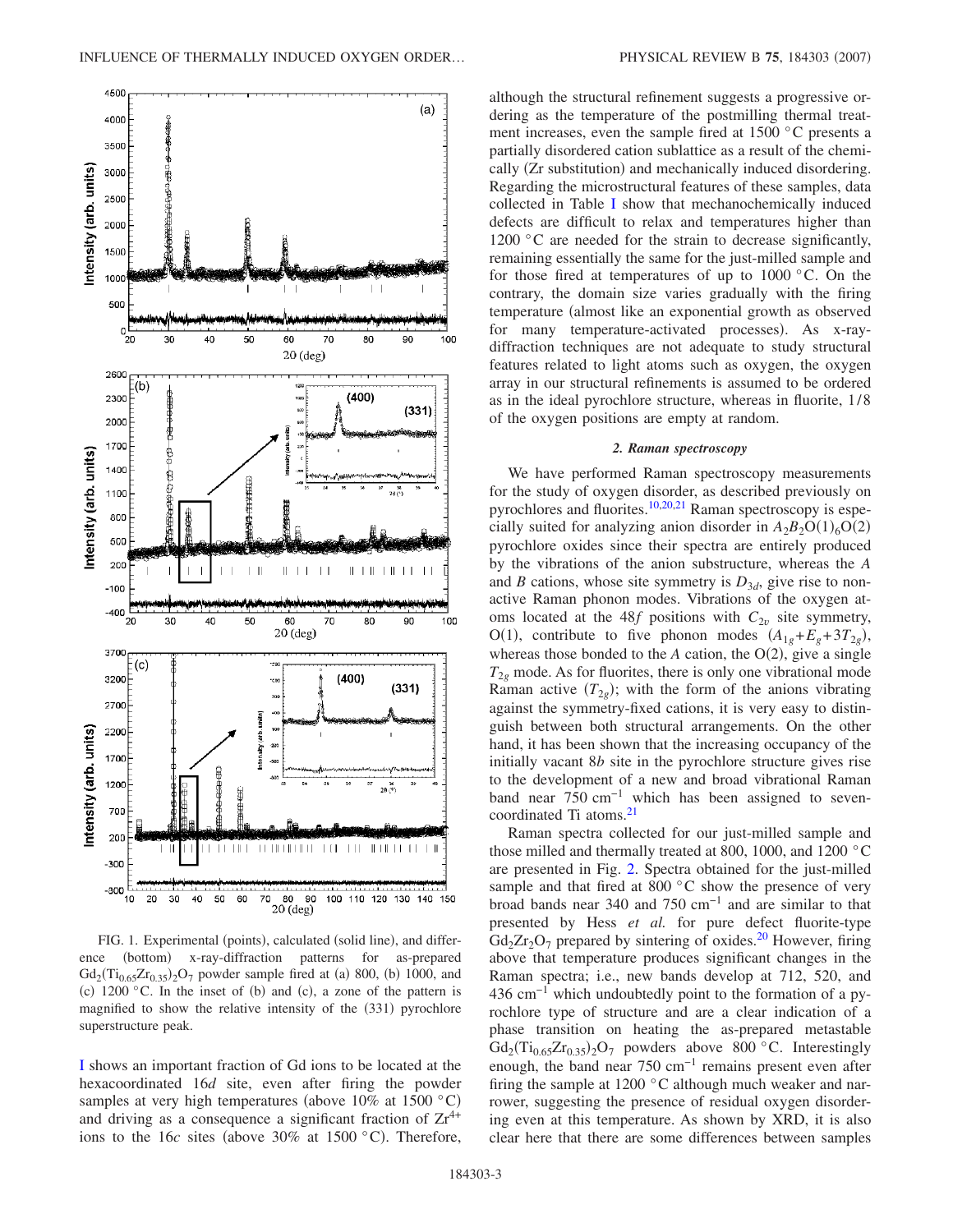<span id="page-3-0"></span>

| Treatment<br>$T$ (°C)/time (h)                                                    | 800/12                      |                                                                               | 1000/12                       | 1200/12               | 1500/12               |
|-----------------------------------------------------------------------------------|-----------------------------|-------------------------------------------------------------------------------|-------------------------------|-----------------------|-----------------------|
| Structural type<br>Symmetry                                                       | Fluorite<br>$Fm3m$ (n. 225) |                                                                               | Pyrochlore<br>$Fd3m$ (n. 227) |                       |                       |
| $a(\AA)$                                                                          | 5.1698(7)                   | a(A)                                                                          | 10.3208(2)                    | 10.3171(1)            | 10.3171(1)            |
| Gd/Ti/Zr in $4a$ ,<br>$m3m$ , $(0 0 0)$ , Occ.                                    | 0.5/0.65/0.35               | $Gd/Zr/Ti$ in 16c,<br>$-3m$ , (0 0 0), Occ.                                   | 0.57(2)/0.35/0.08(2)          | 0.80(2)/0.20(2)/0.0   | 0.87(1)/0.13(1)/0.0   |
| $O(1)$ in 8c,<br>$-43m\left(\frac{1}{4} \frac{1}{4} \frac{1}{4}\right)$ ,<br>Occ. | 7/8                         | $Gd/Zr/Ti$ in 16d,<br>$-3m, (\frac{1}{2}, \frac{1}{2}, \frac{1}{2}),$<br>Occ. | 0.43(2)/0.0/0.57(2)           | 0.20(2)/0.15(2)/0.65  | 0.13(1)/0.22(1)/0.65  |
|                                                                                   |                             | $O(1)$ in 48 $f$ ,<br>$mm (× 1/8 1/8)$ , Occ.                                 |                               |                       |                       |
|                                                                                   |                             | $\boldsymbol{\mathcal{X}}$                                                    | 0.415(2)                      | 0.417(1)              | 0.416(1)              |
|                                                                                   |                             | $O(2)$ in 8a,<br>$-43m$ , $(1/8 1/8 1/8)$ ,<br>Occ.                           | 1                             |                       |                       |
| $R_B$                                                                             | 0.048                       |                                                                               | 0.054                         | 0.055                 | 0.053                 |
| $R_{\rm wp}$                                                                      | 0.034                       |                                                                               | 0.050                         | 0.062                 | 0.044                 |
| $R_{\exp}$                                                                        | 0.029                       |                                                                               | 0.047                         | 0.059                 | 0.042                 |
| $\chi^2$                                                                          | 1.33                        |                                                                               | 1.12                          | 1.13                  | 1.09                  |
| $\langle D_{\rm iso} \rangle$ (Å) <sup>a</sup>                                    | 150(20)                     |                                                                               | 145(4)                        | 284(20)               | 3800(300)             |
| $e_{\rm rms}^{\rm b}$                                                             | $5(1) \times 10^{-3}$       |                                                                               | $3(2) \times 10^{-3}$         | $1(1) \times 10^{-4}$ | $1(1) \times 10^{-4}$ |

TABLE I. Structural evolution of metastable  $Gd_2(Ti_{0.65}Zr_{0.35})_2O_7$  powders prepared by mechanical milling.

<sup>a</sup>Average domain diameter assuming spherical shape.

bRoot-mean-square strain.

fired at 1000 and 1200 °C; i.e., the Raman spectrum of the latter shows higher intensity of the 520 cm $^{-1}$  band, lower intensity of the band near  $750 \text{ cm}^{-1}$ , and smaller bandwidth of the 430 cm−1 band when compared with the sample fired

<span id="page-3-1"></span>

FIG. 2. Raman spectra obtained for the  $Gd_2(Ti_{0.65}Zr_{0.35})_2O_7$ samples (a) just milled and for the same sample but subjected to postmilling thermal treatments at (b) 800  $^{\circ}$ C, (c) 1000  $^{\circ}$ C, and (d) 1200 °C.

at 1000 °C. These changes indicate that the ordering process is continuous, involving not only the metal substructure but also the anion sublattice.

The presence in the differential thermal analysis curve of an exothermic event confirms the existence of a phase transition on heating the as-prepared  $Gd_2(Ti_{0.65}Zr_{0.35})_2O_7$  powders at temperatures close to 860  $^{\circ}$ C (see Fig. [3](#page-3-2)). This event was also observed on disordered  $A_2Ti_2O_7$  pyrochlores (A

<span id="page-3-2"></span>

FIG. 3. Differential analysis curve obtained for the as-prepared  $Gd_2(Ti_{0.65}Zr_{0.35})_2O_7$  powders showing the presence of an exothermic event assigned to an anion-deficient fluorite to pyrochlore phase transition.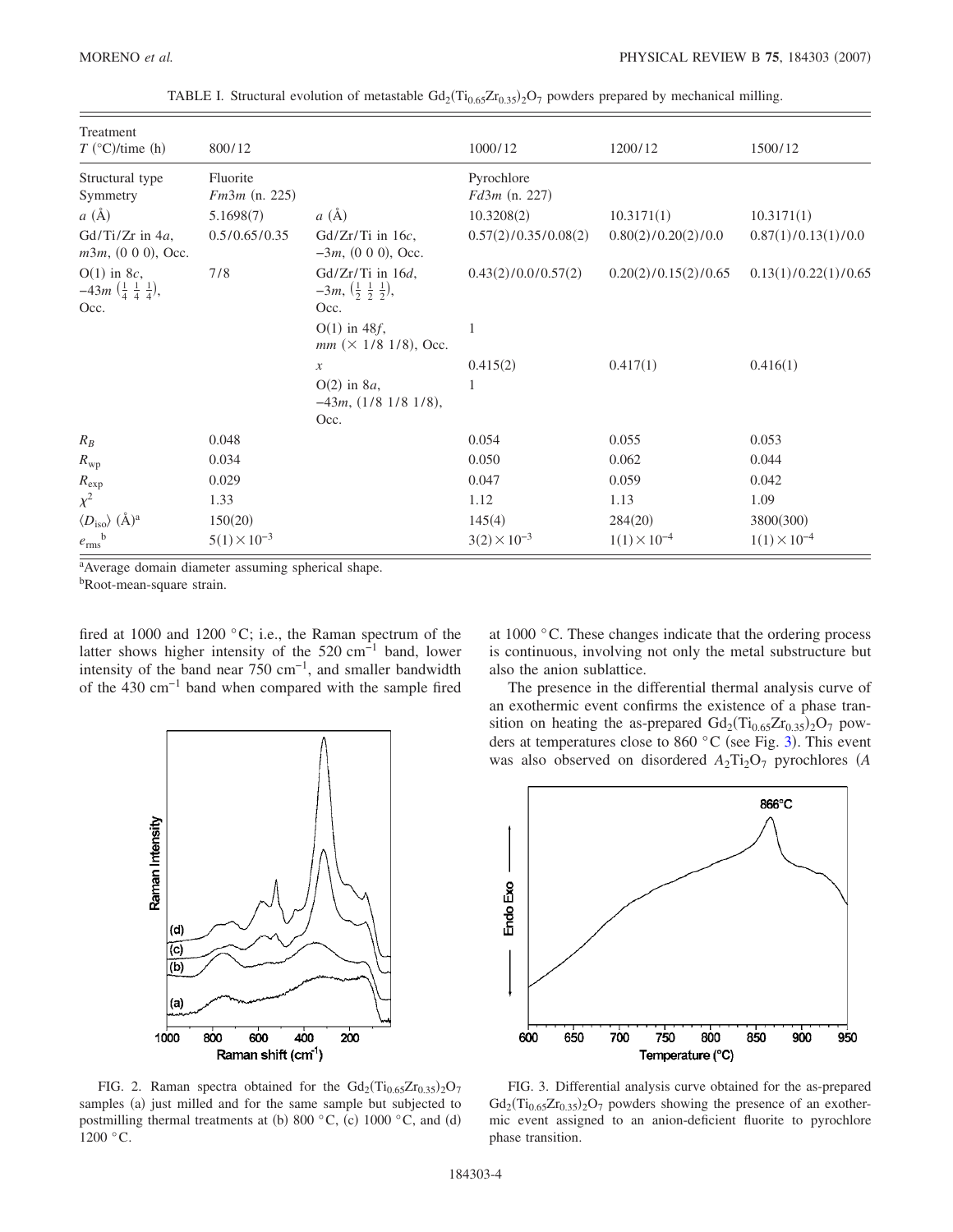<span id="page-4-0"></span>

FIG. 4. Frequency dependence of the real part of the electrical conductivity  $\sigma'(\omega)$  at different temperatures for the as-prepared  $Gd_2(Ti_{0.65}Zr_{0.35})_2O_7$  powders sintered at 1500 °C.

=Gd, Y, Dy) prepared by mechanical milling and was associated mainly with an oxygen rearrangement process since it was present in  $Y_2Ti_2O_7$  and  $Dy_2Ti_2O_7$ , showing cation and anion partially disordered substructures, as well as in  $Gd_2Ti_2O_7$ , where disorder was constrained to the anion substructure.<sup>10</sup> This disorder-order transition seems to be first order as evidenced by strong heat effects.

Hence, mechanochemically prepared  $Gd_2(Ti_{0.65}Zr_{0.35})_2O_7$ powders present an anion-deficient fluorite type of structure at room temperature and postmilling thermal treatments at temperatures higher than  $\sim 860 \degree C$  facilitate long-range atomic ordering characteristic of pyrochlores. However, cation and anion orderings evolve at different rates. That is, while the anion substructure orders mostly in a narrow temperature range around  $860\degree C$ , the ordering of the cation substructure is sluggish, and very high temperatures  $(1500 °C)$  are needed to complete the process. This is most likely related to the well-known extremely slow rate of cation diffusion in fluorite-related stabilized zirconia based materials.

#### **B. Electrical conductivity relaxation**

In order to study the influence of the increasingly ordered structure found when increasing sintering temperature on oxygen dynamics, we performed electrical conductivity relaxation measurements. Figure [4](#page-4-0) shows the frequency dependence of the real part of the electrical conductivity  $\sigma'(\omega)$  at different temperatures for the as-prepared  $Gd_2(Ti_{0.65}Zr_{0.35})_2O_7$  powders sintered at 1500 °C, selected as representative of the series; similar plots were obtained for all the samples sintered at different temperatures and analyzed in this work. It can be observed that at high frequencies and/or low temperatures, isothermal conductivity data curves show a Jonscher-type<sup>22</sup> power-law dependence of the form  $\sigma'(\omega) \propto \omega^n$  with a fractional exponent *n*. Increasing temperature and/or decreasing frequency leads to a regime with a frequency-independent conductivity value  $\sigma_{dc}$ , which is the bulk dc conductivity. Thus,  $\sigma_{dc}$  at a given temperature can be directly obtained from ac conductivity measurements

<span id="page-4-1"></span>

FIG. 5. Arrhenius plots showing the temperature dependence of the dc conductivity obtained for various samples sintered at different temperatures between 800 and 1500 °C.

as the conductivity value in the "plateau " region of the isothermal curves in Fig. [4.](#page-4-0) We want to remark that conductivity values were not affected by measuring under  $N_2$  or air flows, and the electronic contribution to the conductivity, if any, was negligible, as determined by dc conductivity mea-surements using the same Pt electrodes. Figure [5](#page-4-1) is an Arrhenius plot showing the temperature dependence of the ionic dc conductivity due to mobile oxygen ions for various samples sintered at different temperatures. All samples show a thermally activated behavior,  $\sigma_{dc} = (\sigma_{\infty}/T) \exp(-E_{dc}/kT)$ , and the activation energy,  $E_{dc}$ , for the dc conductivity is found to decrease from  $1.23 \pm 0.04$  to  $0.78 \pm 0.03$  eV as the sintering temperature increases from 800 to 1500 °C.

The power-law frequency dependence observed in the ac conductivity in Fig. [4](#page-4-0) has been previously related to the existence of cooperative effects in the dynamics of hopping ions, with the fractional exponent *n*  $(0 \le n < 1)$  determined by the degree of ion-ion interactions existing in the ionic hopping process; i.e., in the absence of interactions among mobile ions (independent random ion hopping), the exponent *n* would be 0, while *n* would tend to 1 for a completely correlated ion motion.<sup>23,[24](#page-7-15)</sup> An alternative representation of experimental conductivity data can be made by plotting the frequency dependence of the complex electric modulus,  $M^*(\omega)$ , which is directly related to the complex conductivity as  $M^*(\omega) = 1/\varepsilon^*(\omega) = j\omega\varepsilon_0/\sigma^*(\omega)$ , with  $\varepsilon_0$  the permittivity of vacuum. The use of the electric modulus allows us to obtain the relaxation function  $\Phi(t)$  in the time domain for the decay of the electric field inside the material under the constraint of a constant displacement vector. $25,26$  $25,26$  Under a constant displacement vector between the electrodes, ions will diffuse inside the material until a concentration gradient is created which cancels the electric field. Thus, the decay of the electric field [and its exact time dependence  $\Phi(t)$ ] is related to how ions can diffuse inside the material between the electrodes. It is found that the frequency dependence of the electric modulus is given directly by the Laplace transform of the time derivative of the relaxation function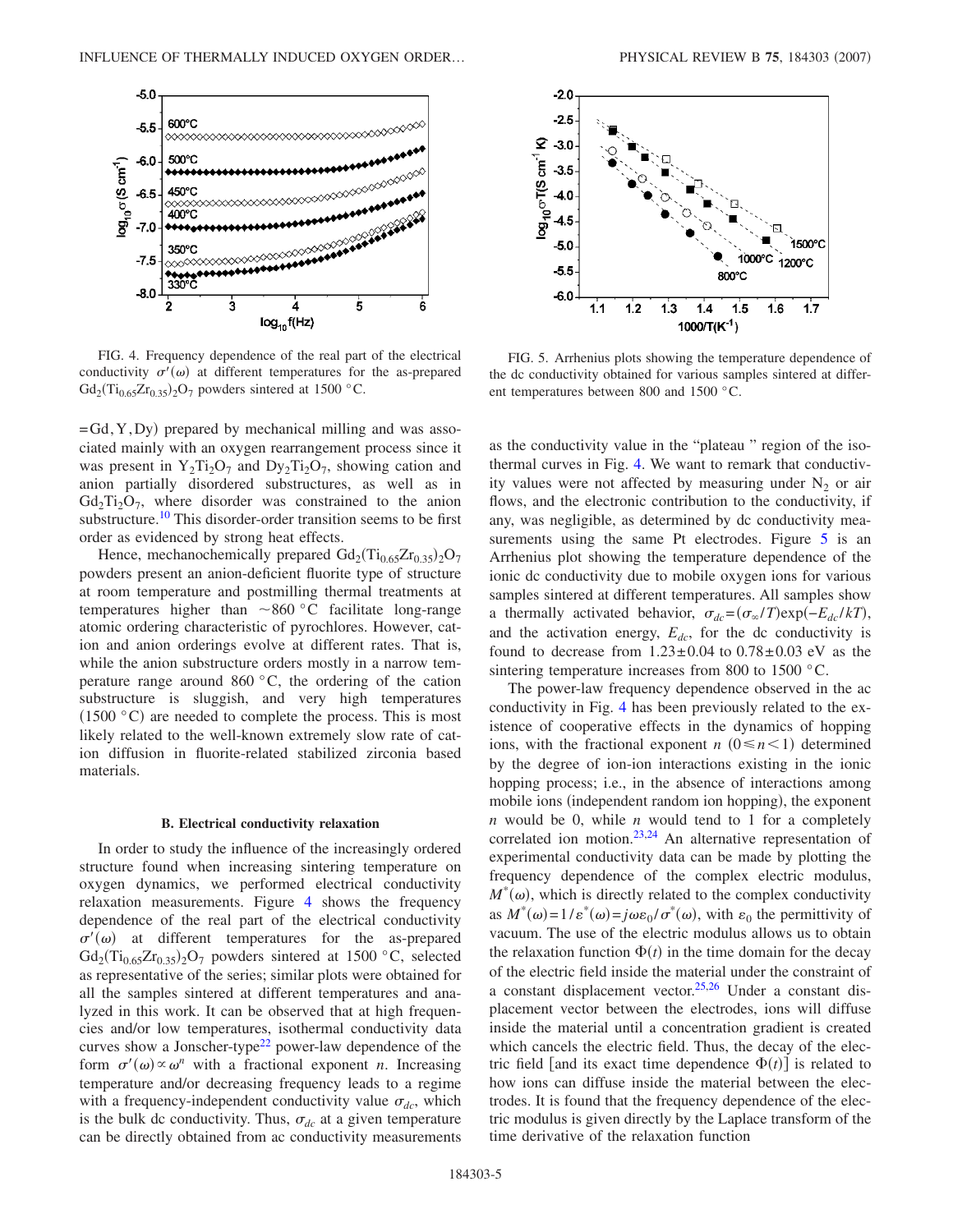<span id="page-5-0"></span>

FIG. 6. Frequency dependence of the real (open symbols) and imaginary (solid symbols) parts of the electric modulus for the asprepared  $Gd_2(Ti_{0.65}Zr_{0.35})_2O_7$  powders sintered at 1500 °C at selected temperatures (from left to right, 350, 400, and 500 °C). Solid lines are best fits according to a KWW relaxation function.

$$
M^*(\omega) = \frac{1}{\varepsilon_{\infty}} \left[ 1 - \int_0^\infty \left( -\frac{d\Phi}{dt} \right) e^{-j\omega t} dt \right],\tag{1}
$$

where  $\varepsilon_{\infty}$  is the permittivity value at high frequencies, and therefore the spectral shape and characteristic time of the electric modulus are determined by the dynamics of mobile ions which we are interested in. The relaxation function  $\Phi(t)$ in ionic conductors is usually found to be nonexponential and can be well described by Kohlrausch-Williams-Watts (KWW) functions<sup>26[,27](#page-7-18)</sup> of the form

$$
\Phi(t) = \exp[-(t/\tau)^{1-n}], \quad 0 < (1-n) \le 1. \tag{2}
$$

The relaxation time  $\tau$  is a characteristic time for the ion hopping process and it is therefore thermally activated with the same activation energy of the dc conductivity. The exponent *n* in the KWW function gives rise to the power-law frequency dependence of the ac conductivity at the highest frequencies and is a measure of the departure from the pure exponential or Debye behavior expected for uncorrelated ion hopping.

Figure [6](#page-5-0) shows the frequency dependence of the real and imaginary parts of the electric modulus for the same sample shown in Fig. [4,](#page-4-0) as-prepared  $Gd_2(Ti_{0.65}Zr_{0.35})_2O_7$  powders sintered at  $1500 \degree C$ , but only at three selected temperatures for clarity. An asymmetric peak is observed in the imaginary part  $M''(\omega)$ , with the maximum at a characteristic frequency  $\omega_p \approx \tau^{-1}$  increasing with temperature. Solid lines in the figure are best fits to KWW functions, from which the exponent *n* can be determined. The shape of the electric modulus, and thus the value of the exponent *n*, was found to be temperature independent within experimental error. The excellent agreement between the KWW fits and the experimental data can be observed. Interestingly, the value of the parameter *n* was found to change significantly from sample to sample when sintered at different temperatures. The inset of Fig. [7](#page-5-1) shows how the exponent *n* decreases systematically from  $0.51 \pm 0.01$  to  $0.18 \pm 0.01$  when the sintering temperature increases from 800 to 1500 $\degree$ C. The main panel in the same

<span id="page-5-1"></span>

FIG. 7. Frequency dependence of the imaginary part of the electric modulus for as-prepared  $Gd_2(Ti_{0.65}Zr_{0.35})_2O_7$  powders sintered at different temperatures. Note that experimental data have been horizontally and vertically shifted by normalizing to the corresponding peak frequency and peak height values in each curve. Solid lines are fits according to a KWW relaxation function, and the inset shows the systematic and significant decrease in the value of the exponent  $n$  in the KWW fit as the sintering temperature increases.

figure shows the frequency dependence of the imaginary part of the electric modulus for as-prepared powders sintered at the different temperatures, showing how the peak narrows with increasing sintering temperature. Peak narrowing corresponds to lower *n* values in the KWW fit to electric modulus spectra.

It has been recently proposed that the different degrees of porosity (density) in ceramic samples might play a role in determining the values of the exponent *n*. [28](#page-7-19) However, since density values range from 80% to 95% in our samples, only a small effect would be expected in the exponent *n* as a consequence of microstructural differences, and a major role seems to be played, as discussed below, by changes in the degree of ion-ion correlations triggered by structural disorder. Interestingly, our results of the concomitant decrease of the activation energy  $E_{dc}$  for the dc conductivity (see Fig. [5](#page-4-1)) and of the  $n$  value (see inset of Fig. [7](#page-5-1)), as the sintering temperature is increased, can be rationalized in terms of the coupling model  $(CM)$ <sup>[24](#page-7-15)[,29,](#page-7-20)[30](#page-7-21)</sup> The CM starts with the consideration of the independent hops of ions to vacant adjacent sites with exponential correlation function,  $\Phi(t)$  $=\exp(-t/\tau_0)$ , and relaxation time  $\tau_0$ . Such independent hops cannot occur for all ions at the same time because of ion-ion interactions and correlations. The result of ion-ion interactions is the slowing down of the relaxation rate at times longer than  $t_c$  of the order of 2 ps, changing the correlation function from a pure exponential to a KWW function,  $\Phi(t)$  $=\exp[-(t/\tau)^{1-n}]$ , wherein the value of the fractional exponent *n* is a measure of the cooperative effects. A major result from the CM is that the effective relaxation time  $\tau$  is related to  $\tau_0$  by

<span id="page-5-2"></span>
$$
\tau = [t_c^{-n} \tau_0]^{1/(1-n)}.
$$
\n(3)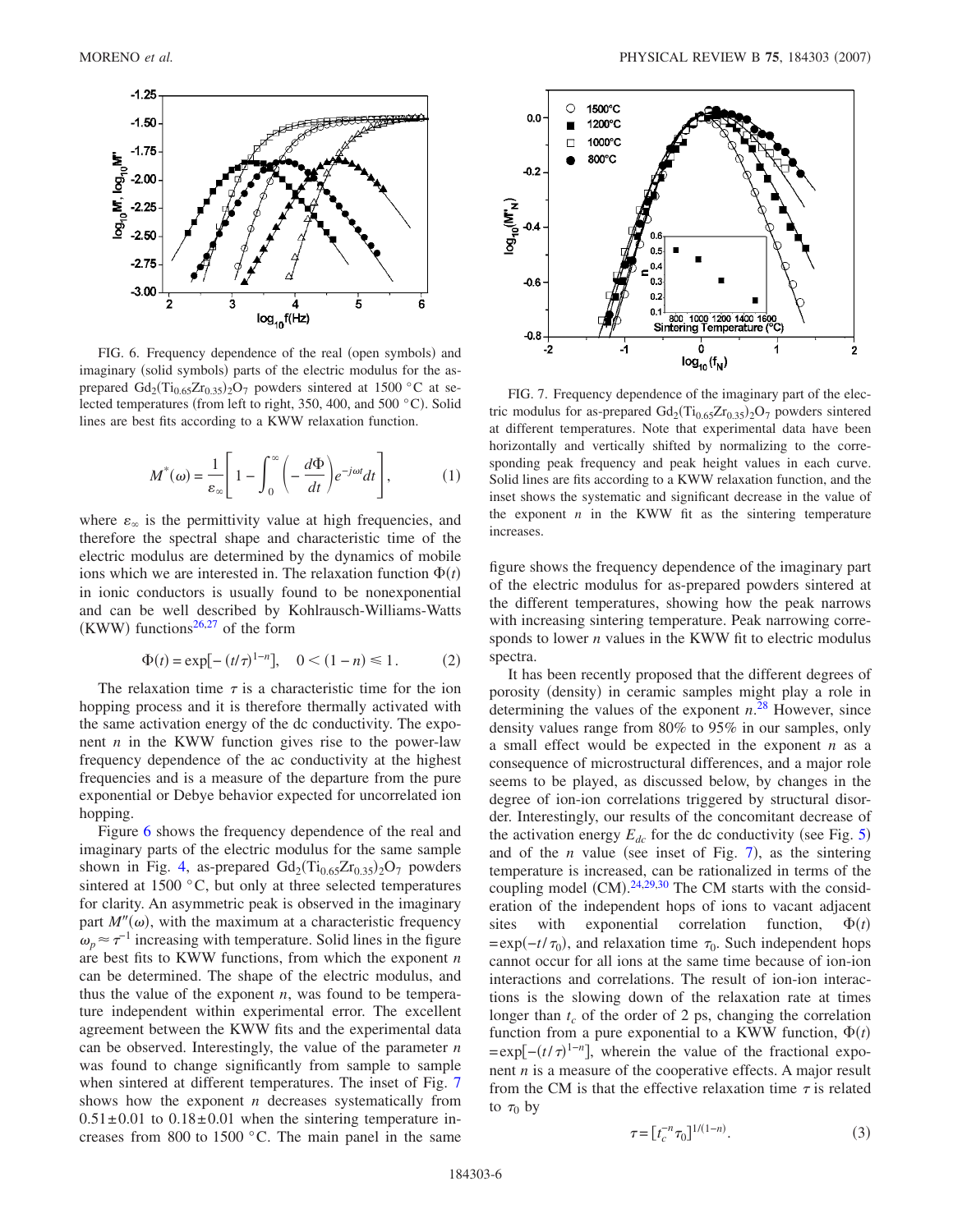<span id="page-6-9"></span>

FIG. 8. Values obtained for the activation energy of the dc conductivity  $E_{dc}$  and the energy barrier  $E_a = (1-n)E_{dc}$  as a function of the sintering temperature. The horizontal dashed line represents the average  $E_a$  value, whereas the vertical line represents the temperature of the phase transition observed when firing mechanochemically prepared  $Gd_2(Ti_{0.65}Zr_{0.35})_2O_7$  powders from a disordered fluorite to an increasingly ordered pyrochlore structure.

For ions vibrating in their cages and hopping to neighboring sites through barriers of energy  $E_a$ , the relaxation time for independent ion hopping is  $\tau_0(T) = \tau_\infty \exp(E_a / kT)$ . The reciprocal of  $\tau_{\infty}$  is the attempt frequency of ions. It follows from Eq.  $(3)$  $(3)$  $(3)$  that the activation energy for the dc conductivity or  $\tau$  will be larger than the energy barrier and is given by the relation

$$
E_{dc} = E_a/(1 - n). \tag{4}
$$

<span id="page-6-8"></span>The increase of ion-ion interaction leads to a higher degree of cooperativity in the ion hopping process which corresponds to a higher value of *n* and, consequently, to higher activation energy  $E_{dc}$  for long-range ionic transport, due to the energy penalty that ion-ion interactions impose on the ionic diffusion process.

In fact, when we estimate the activation energy  $E_a$  for the barrier that oxygen ions must overcome to hop (indepen-dently) between neighboring [4](#page-6-8)8*f* sites, according to Eq. (4) and by using the experimental values obtained for  $E_{dc}$  and  $n$ , we find in all samples a value of  $E_a = 0.64 \pm 0.05$  eV that remains independent of the sintering temperature within experimental error. Figure [8](#page-6-9) shows the values obtained for the energy barrier  $E_a = (1-n)E_{dc}$  as a function of the sintering temperature, together with the values obtained for  $E_{dc}$  from the Arrhenius fits in Fig. [5.](#page-4-1) As deduced from the structural characterization, a lower sintering temperature leads to a more disordered structure. The probability and direction of the hopping events performed by the mobile oxygen ions depend on their local potential landscape, which in a disordered structure will be determined by the distribution of other mobile ions in the neighboring oxygen sites. The hopping probability of a particular mobile ion will be strongly dependent on the position of the neighboring mobile ions (and therefore on the previous hopping events). Thus, ion dynamics becomes more correlated in a disordered structure, and consequently higher values of the exponent *n* are expected according to the CM. The same argument explains the observed increase in the dc activation energy  $E_{dc}$  when lowering the sintering temperature. A more disordered structure of the oxygen sublattice in samples sintered at lower temperatures (as described by the Raman spectra) fosters ion-ion correlations, and stronger correlations lead to an increase of the energy penalty imposed to the long-range or dc ionic conductivity, as observed for the dc activation energy  $E_{dc}$ . This explains the fact that the lower the sintering temperature, the larger the difference found between  $E_{dc}$  and  $E_{a}$ (higher value of  $n$ ) as seen in Fig. [8.](#page-6-9)

#### **IV. CONCLUSIONS**

We have shown in this work the feasibility of preparing metastable anion-deficient fluorite-type  $Gd_2(Ti_{0.65}Zr_{0.35})_2O_7$ powders by mechanical milling starting from constituent oxides. Postmilling thermal treatments allow some ordering to take place though both cation and anion substructures order at different rates: the first orders gradually with temperature, whereas the latter orders mostly around 860 °C. Interestingly enough, transient pyrochlores with a very unusual cation distribution are obtained above 800 °C. We have found that the activation energy for the dc conductivity decreases with increasing sintering temperature, thus leading to higher ionic conductivity values. From the analysis of electrical conductivity relaxation, we also found that there is a coupled decrease of the exponent *n* in the KWW functions characterizing the dynamics of oxygen ions. This behavior is explained as due to the enhancement of ion-ion interactions promoted by the more disordered structure in samples sintered at lower temperatures.

## **ACKNOWLEDGMENTS**

This work was supported by Mexican Conacyt (SEP-2003-C02-44075) and Spanish MCYT (MAT2004-3070).

- <span id="page-6-0"></span>\*Corresponding author. Electronic address: carletas@fis.ucm.es
- <span id="page-6-1"></span><sup>1</sup> A. V. Chadwick, Nature (London) **408**, 925 (2000).
- <sup>2</sup> J. B. Goodenough, Nature (London) **404**, 821 (2000).
- <span id="page-6-2"></span><sup>3</sup>K. L. Ngai, J. Non-Cryst. Solids **203**, 232 (1996).
- <span id="page-6-3"></span>4P. K. Moon and H. L. Tuller, Solid State Ionics **28-30**, 470  $(1988).$
- <span id="page-6-4"></span><sup>5</sup> J. Chen, J. Lian, L. M. Wang, R. C. Ewing, R. G. Wang, and W.

Pan, Phys. Rev. Lett. 88, 105901 (2002).

- <span id="page-6-5"></span><sup>6</sup> A. J. Burggraaf, T. van Dijk, and M. J. Verkerk, Solid State Ionics **5**, 519 (1981).
- <span id="page-6-6"></span>7M. Subramanian, G. Aravamudan, and G. V. Subba Rao, Prog. Solid State Chem. **15**, 55 (1983).
- <span id="page-6-7"></span>8B. J. Wuensch, K. W. Eberman, C. Heremans, E. M. Ku, P. Onnerud, E. M. E. Yeo, S. M. Haile, J. K. Stalick, and J. D. Jor-